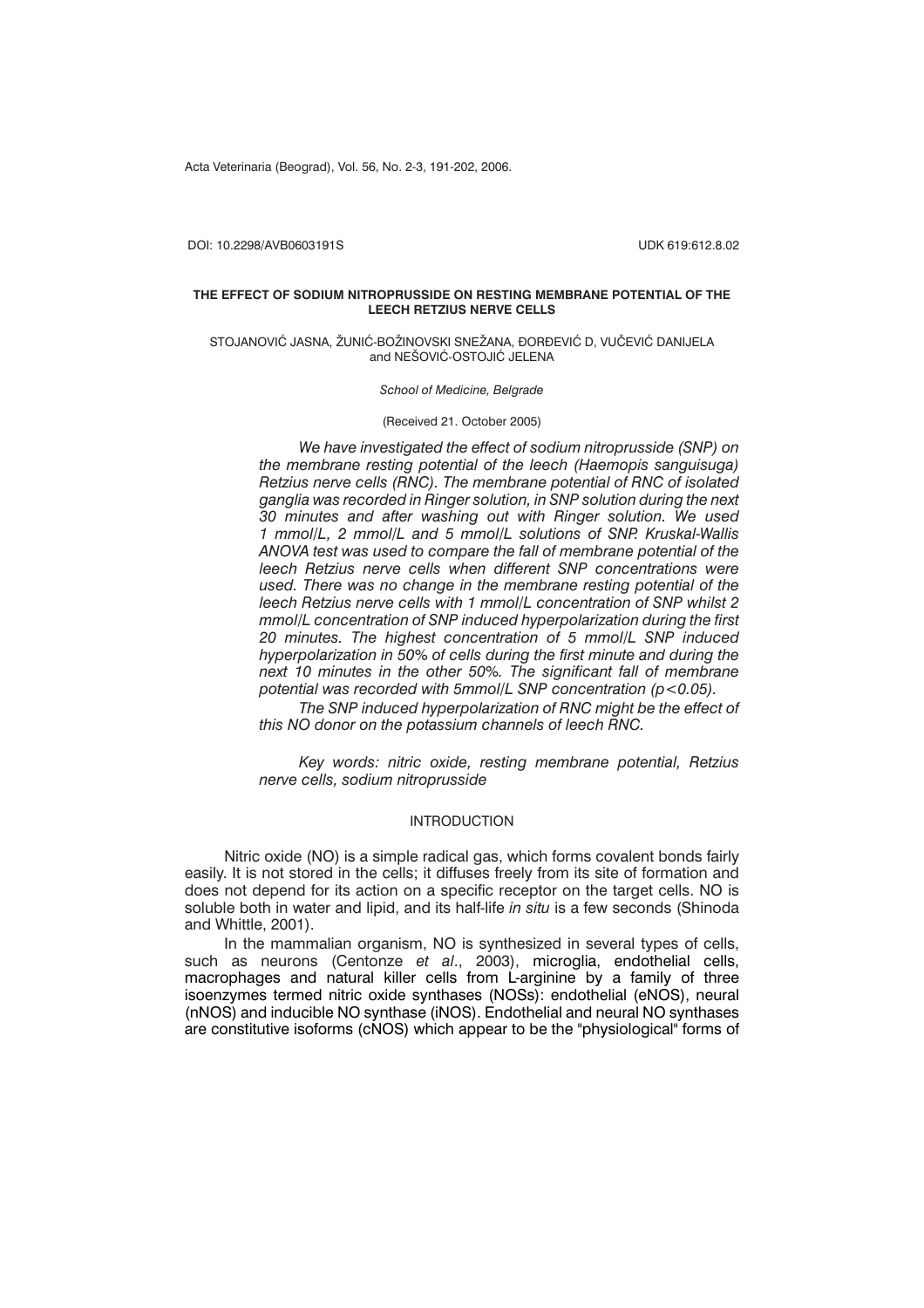the enzyme. Its activity is increased postsynaptically by stimuli such as acetylcholine – Ach (endothelial cells) and glutamate (neuronal cells). Receptor activation by these stimuli increases calcium influx, which in turn activates calcium-dependent NOS in these generator cells. cNOS synthesizes small amounts of NO, which acts as a signaling molecule. iNOS is calcium independent, and appears to be the "pathophysiological" form of the enzyme since it produces much greater amounts of NO than cNOS and a high concentration of NO can be toxic to cells (Shinoda and Whittle, 2001).

The gas NO is a messenger that modulates neuronal function. Endogenous NO modulates the release of several neurotransmitters, such as acetylcholine, catecholamines, excitatory and inhibitory amino acids, serotonin, histamine, and adenosine. Enhanced NO level in the tissue increases the release of neurotransmitters in most cases, although decreasing effects have also been observed. NO primarily operates as an intercellular messenger. It diffuses rapidly and influences NO-responsive target cells probably within surprisingly extended spatial limits of approximately 0.3–0.4 mm (Wood and Garthwaite, 1994; Lancaster, 1997). The rapid diffusion of NO and its capacity to modulate transduction pathways and neuronal activity attribute to this gas the function of a universal messenger in the brain. Even in areas where no acute effects of NO on excitability are manifest, NO may exert a significant function in long-term potentiation or long-term depression (Maffei *et al*., 2003; Prast and Philippu, 2001). Soon after the discovery of NO synthesis in brain tissue, it has been suggested that NO acts as a retrograde messenger which influences synaptic transmission in the presynaptic cell and promotes synaptic plasticity. NO modulates stimulation-evoked field excitatory potentials and firing rates recorded from single neurons in almost all brain regions and in the spinal cord. The unique feature of NO to rapidly diffuse and to reach cells in a relatively extended sphere suggests that NO may exert important functions even in brain structures with low density of nitrergic neurons. Besides the hippocampus, NO is involved in activitydependent synaptic plasticity in several other brain regions, which also possess key roles in cognitive, emotional and/or behavioral functions (Prast and Philippu, 2001). On the basis of recently published data, NO is involved in a completely new form of nonsynaptic communication in the CNS, which is established, with the help of NO, between glutamatergic and monoaminergic neurons, and which does not require specific receptors (Kiss and Vizi, 2001). NO is also involved in neuronal development (Tagliaferro *et al*., 2003) and neuronal differentiation. The signalling pathway triggered by NO in physiological processes involves the activation of soluble guanylate cyclase and S-nitrosylation of proteins, and, as recently proposed, nitration of tyrosine residues in proteins (Cappelletti *et al*., 2003). Recent studies suggest that NO may also mediate the switch from proliferation to differentiation during neurogenesis (Gibbs, 2003).

In the cerebellum, NOS is expressed in parallel fibres and within the internal granule cell layer (IGL). During development there are changes in NOS concentration, distribution and activity within the IGL, suggesting NO may play a role in IGL function. NO is a potentially novel mechanism for tuning GABAergic signalling to granule cells and therefore modulating the output of an important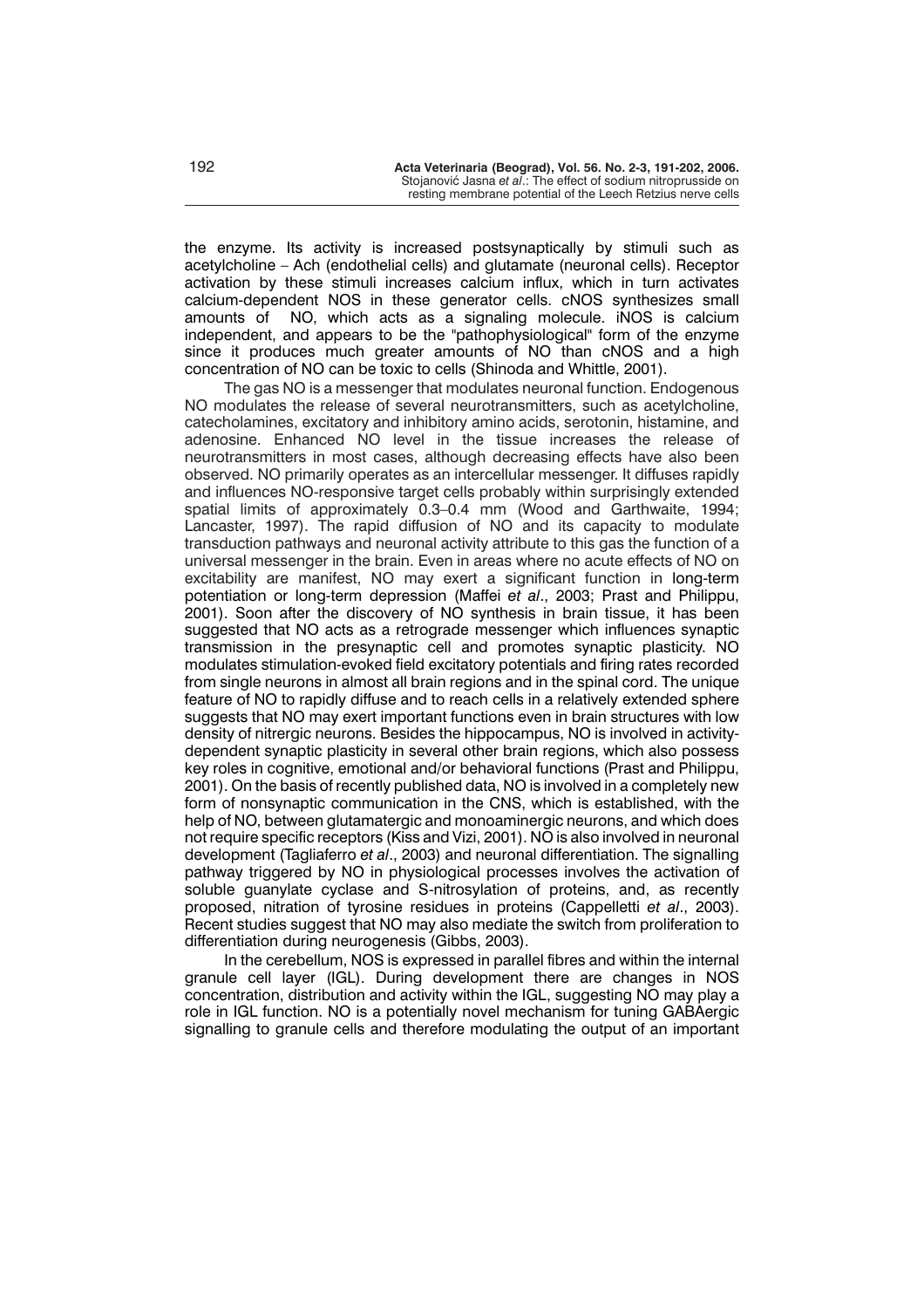cerebellar circuit (Wall, 2003). The release of endogenous NO is essential for the induction of synaptic plasticity in the cerebellum (Moncada and Higgs, 1991).

Beside studies on mammals there are studies, which were done on leech nerve cells. Damage of the leech or mammalian CNS increases NO production and causes accumulation of phagocytic microglial cells at the injury site. Results of Chen *et al*. (2000) suggest that NO produced at a lesion may be a stop signal for microglia to accumulate there and that it can act on microglia early in their migration. Thus, NO may assume a larger role in nerve repair and recovery from injury by modulating accumulation of microglia, which appear to be important for axonal regeneration. Indirect measurement of NO with the standard citrulline assay (Kumar *et al*., 2001), demonstrated that NO was generated within 30 min after nerve cord injury. Thus, injury activates eNOS already present in the CNS and precedes the accumulation of microglia at the lesion, consistent with the hypothesis that NO acts to stop the migrating microglia at the lesion site. Recent studies on the leech central nervous system (CNS), in which synapse regeneration is successful, have shown that NO generated immediately after injury by eNOS stops migrating microglia at the lesion. The results indicate a new role for NO, directing the microglial cell migration as well as stopping it (Duan *et al.*, 2003).

Beside its roles in the nervous system, NO has very important roles in the neuroendocrine system. NO is biological mediator of the neuroendocrine axis. Neurons with the highest expression of nNOS in the brain are found at various locations in the hypothalamus and, in particular, in the paraventricular and supraoptic nuclei with axons which project to the median eminence and extend into the neural lobe (McCann *et al*., 1996, Prevot *et al*., 2000). NO is secreted at the median eminence (ME), the common termination field for the antehypophysiotropic neurons, under the stimulation of other signaling substances. At the ME, NO stimulates gonadotropin-releasing hormone (GnRH) and corticotropin-releasing hormone (CRH) release from neuroendocrine terminals (Prevot *et al*., 2000). ME can spontaneously release NO and that NO's rhythm of secretion varies distinctly across the estrous cycle (Knauf *et al*., 2001). Chronic NO deficiency is associated with a decreased GnRH in neurosecretory terminals in the external capillary layer of the median eminence, accompanied by a decrease in LH and FSH release from the pituitaries (Barnes *et al*., 2001). NO, by a paracrine mechanism, inhibits prolactin release. Several mechanisms are involved in the inhibitory effect of NO on prolactin release (Velardez *et al*., 2000; Gonzalez and Aguilar, 1999). Oxytocin neurons strongly express NOS and NO inhibits their activity (Bull *et al*., 2003). According to Stern and Ludwig (2001), NO inhibition of neuronal excitability, in oxytocin and vasopressin neurons, involves pre- and postsynaptic potentiation of GABAergic synaptic activity in the supraoptic neurons. On the other hand, Yang and Hatton (1999) suggest that the resulting action of endogenously released NO would be to increase oxytocin and vasopressin release.

We used the horse leeches (*Haemopis sanguisuga*) for further investigation of NO effects. *Haemopis sanguisuga* is a very simple experimental model, easy for delivery and storage. According to the results of Leake *et al*. (1995) there is NOS in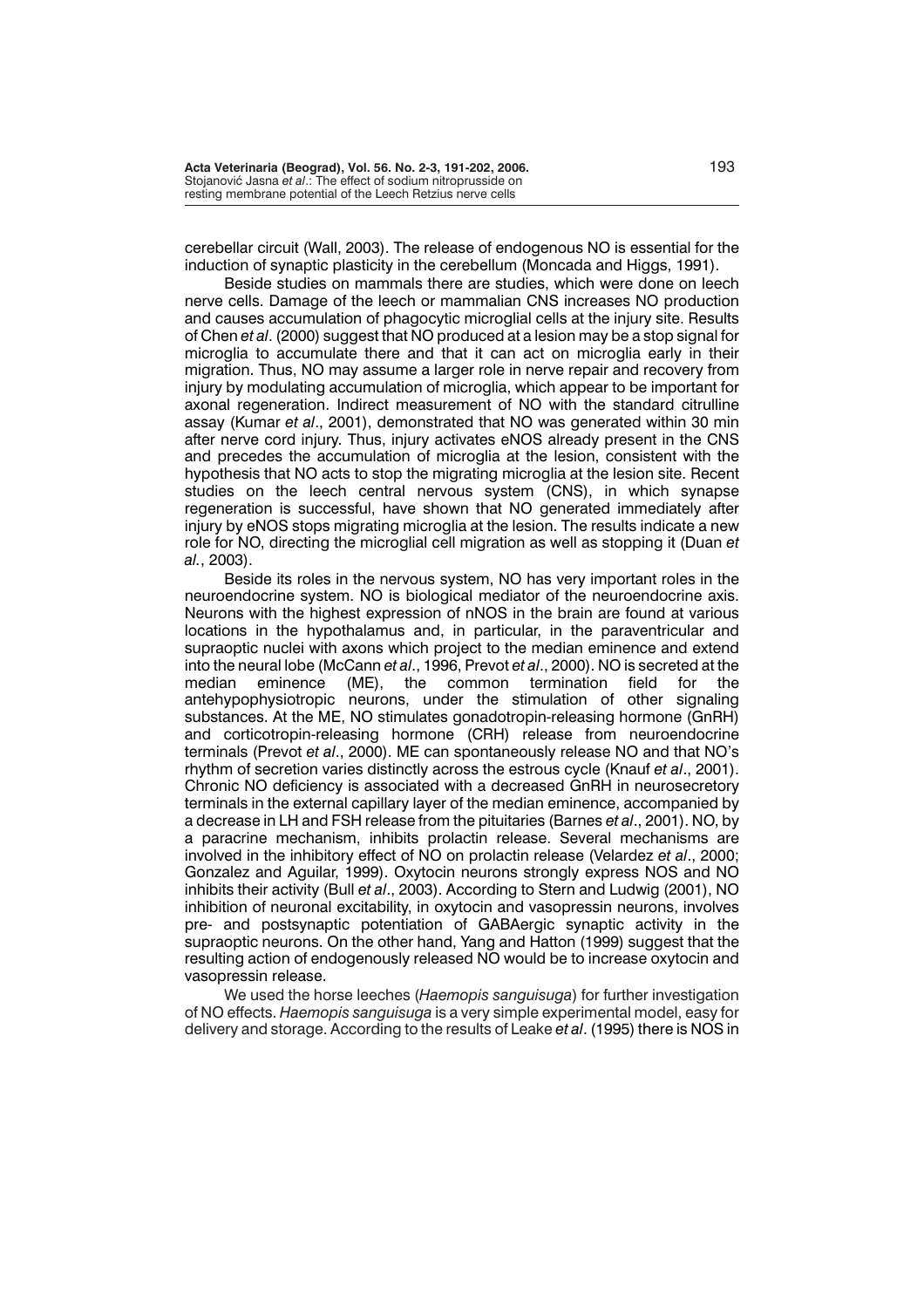the leech (*Hirudo medicinalis*) CNS. Their hypothesis that NO is involved in neuronal signalling in the leech CNS is based on: a) the presence of fixative resistant NADPH-diaphorase (NADPH-d) in a specific neuronal population in the segmental ganglion; b) direct measurements with NO-sensitive electrodes giving an estimated NO concentration of 400-600 nM; c) biochemical assay for NOS using L-arginine/L-citrulline conversion in the CNS which gave a comparable value to that of the rat cerebellum and d) specific pharmacological effects of the NO precursor L-arginine and a NOS inhibitor (NG-Nitro-L-arginine) in modulation of chemical connections between NADPH-d-positive and NADPH-d-negative neurons. Leech ganglia also have an efficient defence system against reactive oxygen species (Jovanovic and Beleslin, 1997). That's why these neurons are an ideal experimental model for the study of the possible effects of NO on synaptic interactions.

## MATERIAL AND METHODS

Our experiment was performed on Retzius nerve cells (RNC) in the abdominal ganglia of horse leeches (*Haemopis sanguisuga*).

Leeches were anesthetized with 10% ethanol solution and then prepared under stereo microscope (Carl Zeiss Jena, enlargement 63 x) according to the dissection procedure of Beleslin and Mihailović (1967). RNC of isolated ganglia were bathed in leech Ringer solution containing (mmol/L): 115 NaCl, 4 KCl, 2 CaCl<sub>2</sub>, 1.2 Na<sub>2</sub>HPO4, 0.3 NaH<sub>2</sub>PO4 (pH 7.2). The chamber bath volume was 2 mL. The membrane potential of cells in Ringer solution was recorded. Ringer solution, after 15-20 minutes, was changed with sodium nitroprusside (SNP) within 30s and the membrane potential was registrated during the next 30 minutes (at 1., 10., 20. and 30. minute)*.* We used different SNP concentrations – 1 mmol/L, 2 mmol/L and 5 mmol/L (NRK Inzenjering Beograd). SNP was dissolved in leech Ringer solution (20 mL) immediately prior to use. After 30 minutes exposure to SNP, RNC of isolated ganglia were washed out with Ringer solution. The membrane potential indicating cells' recovery was recorded at the first and the 15<sup>th</sup> minute after washing out. All experiments were performed at room temperature  $(20-24 \degree C)$ .

The resting membrane potential was recorded intracellularly, using glass microelectrodes manufactured with borosilicate glass capillaries using a puller (Industrial Science Associated Inc.), filled with 3M KCl and having a resistance of about 10 $M\Omega$  in leech saline. Only microelectrodes with a tip potential less than 5 mV in the artificial solution were selected for use. Microelectrodes were inserted into the cells by a mechanic micromanipulator (W.R.Prior & Co.Ltd, Bishop's Stortford Herts England). Microelectrodes were connected through a Ringer bridge and Ag-AgCl electrodes via a negative capacitance high input resistant amplifier (Bioelectric Instruments) to a computer.

Membrane potential was registrated in respect to the chloride silver electrode in the Ringer solution: it communicates with the test solution in the bath by way of a glass tube filled with 3M KCl in agar. The voltage was filtered with an analog-to-digital converter and stored in a computer for later analysis.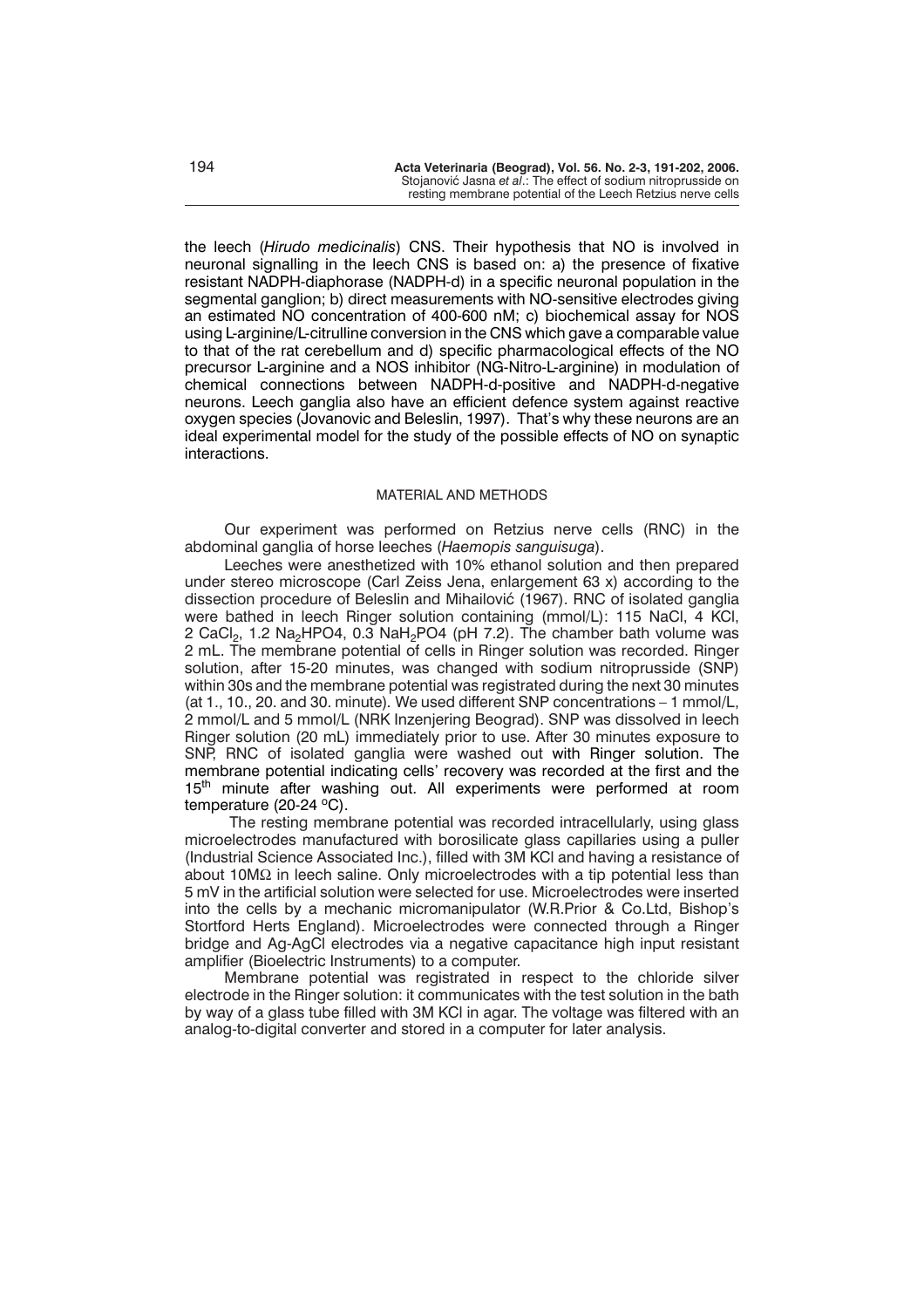**Acta Veterinaria (Beograd), Vol. 56. No. 2-3, 191-202, 2006.** 195 Stojanović Jasna *et al.*: The effect of sodium nitroprusside on resting membrane potential of the Leech Retzius nerve cells

Kruskal-Wallis ANOVA test was used to compare the fall of membrane potential of the leech Retzius nerve cells among different SNP concentrations. Mann-Whitney U test was used to compare the fall of membrane potential of the leech Retzius nerve cells between the start point and subsequent minutes of registration. Comparisons of membrane potentials at the same minute of registration for different SNP concentrations were done using ANOVA and post hoc Bonferroni test when appropriate. All the calculations were performed with the SPSS statistical package (SPSS Inc., Chicago Illinois, USA). A p-value <0.05 was considered statistically significant.

#### **RESULTS**

By analysing membrane potential of the leech RNC in different SNP concentrations, the obtained results are presented on Table 1 and Figure 1. The results are presented as the means of membrane potentials and standard deviations. The value of membrane potential at the zero minute is the resting membrane potential, and after that membrane potentials were registered at the 1st, 10<sup>th</sup>, 20<sup>th</sup>, 30<sup>th</sup> minute after SNP replacement.

| Time<br>(min) | $MP$ (mV)<br>$\overline{x}$ ± SD |                         |                         |  |  |  |
|---------------|----------------------------------|-------------------------|-------------------------|--|--|--|
|               | SNP 1 mmol/L<br>$(N=4)$          | SNP 2 mmol/L<br>$(N=7)$ | SNP 5 mmol/L<br>$(N=6)$ |  |  |  |
| $0^{\prime}$  | $-37.25 \pm 8.38$                | $-38.57 \pm 4.75$       | $-35.17 \pm 3.97$       |  |  |  |
| 1'            | $-36.25 \pm 11.03$               | $-43.86 \pm 7.88$       | $-45.33 \pm 7.34$       |  |  |  |
| 10'           | $-38 \pm 11.55$                  | $-46.43 \pm 8.88$       | $-43.83 \pm 6.18$       |  |  |  |
| 20'           | $-35.33 \pm 11.05$               | $-44.14 \pm 6.87$       | $-32 \pm 9.27$          |  |  |  |
| 30'           | $-36.5 \pm 13.02$                | $-34.86 \pm 7.24$       | $-28.33 \pm 8.48$       |  |  |  |
| $1$ 're $R$   | $-24 \pm 10.12$                  | $-34.14 \pm 12.84$      | $-36.5 \pm 3.91$        |  |  |  |
| $15$ 're $R$  | $-36.66 \pm 17.24$               | $-32.83 \pm 20.67$      | $-29.33 \pm 8.45$       |  |  |  |

### Table 1. Membrane potentials of Retzius nerve cells in different SNP concentrations

SNP – sodium nitroprusside; MP – membrane potential; reR – re-replacement of Ringer solution;  $x \pm SD$  – means  $\pm$  standard deviation; N – number of samples

Comparing membrane potentials of the leech RNC in Ringer solution before SNP replacement (zero minute) with the results obtained in the other minutes (1<sup>st</sup>, 10<sup>th</sup>, 20<sup>th</sup> and 30<sup>th</sup>) after 1 mmol/L SNP replacement, we haven't found changes in the resting membrane potential. On the other hand, 2 mmol/L SNP induced hyperpolarization of RNC during the whole period of 20 minutes after SNP replacement, but without a significant difference. The significant (p<0.05, Table 2) fall of membrane potential was recorded with the highest, 5 mmol/L SNP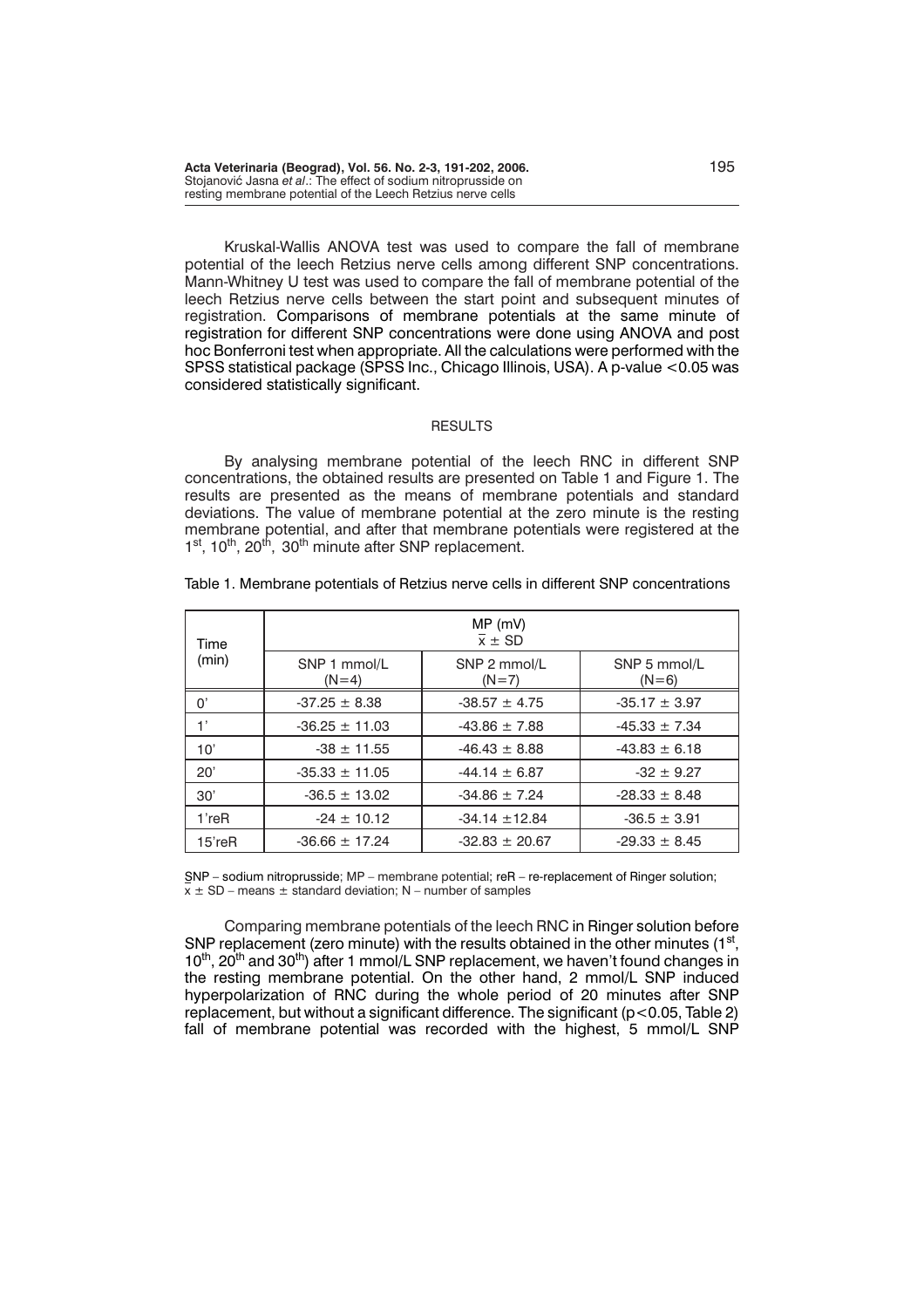concentration in the first and  $10<sup>th</sup>$  minute of registration. This SNP concentration induced hyperpolarization in 50% of cells during the first minute and in the other 50% during the next 10 minutes.





MP – membrane potential of Retzius nerve cells SNP *–* sodium nitroprusside reR – re-replacement of Ringer solution

| Time<br>(min) | 1 mmol/L SNP |       | 2 mmol/L SNP |       | 5 mmol/L SNP |           |
|---------------|--------------|-------|--------------|-------|--------------|-----------|
|               | Z            | р     | Z            | р     | Z            | р         |
| 0'/1'         | 0.144        | 0.889 | $-1.518$     | 0.154 | $-2.863$     | $0.0168*$ |
| 0'/10'        | $-0.105$     | 0.919 | $-2.062$     | 0.061 | $-2.890$     | $0.0160*$ |
| 0'/20'        | 0.263        | 0.802 | $-1.764$     | 0.103 | 0.768        | 0.459     |
| 0'/30'        | 0.096        | 0.926 | 1.134        | 0.278 | 1.788        | 0.104     |
| $0'/1$ 'reR   | 1.413        | 0.252 | 0.855        | 0.408 | $-0.298$     | 0.771     |
| $0'/15$ 'reR  | 0.060        | 0.954 | 0.717        | 0.487 | 1.529        | 0.157     |

Table 2*.* Differences of membrane potential of Retzius nerve cells between zero and 30 minutes of registration in different SNP concentrations

SNP – sodium nitroprusside; Z – Mann Whitney U test value; p – statistical difference; \*p<0.05; reR – re-replacement of Ringer solution

Comparing membrane potentials of the leech RNC at the same time intervals of registration as for different SNP concentrations, there was no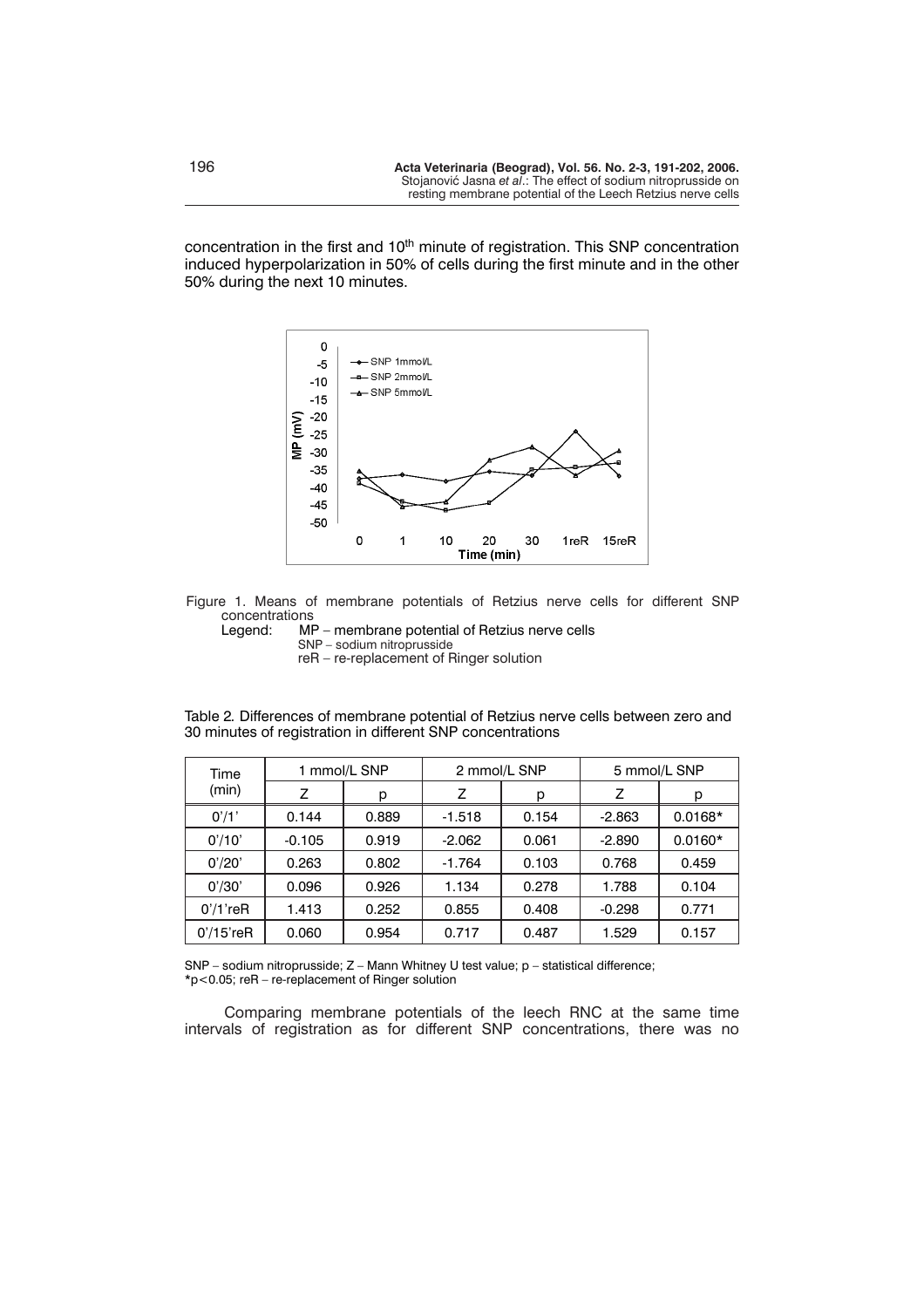significant difference (Table 3) after applying the Kruskal-Wallis ANOVA test. The values of membrane potentials were different, but below the level of statistical significance. The value of  $p < 0.05$  was considered as statistical significant difference.

Table 3. Statistical differences between membrane potentials of Retzius nerve cells for different SNP concentrations at the same time of registration

| Time<br>(min) | р                             |                               |                               |  |  |  |
|---------------|-------------------------------|-------------------------------|-------------------------------|--|--|--|
|               | SNP 1 mmol/L:<br>SNP 2 mmol/L | SNP 1 mmol/L:<br>SNP 5 mmol/L | SNP 2 mmol/L:<br>SNP 5 mmol/L |  |  |  |
| U,            | 1.000                         | 1.000                         | 0.857                         |  |  |  |
|               | 0.541                         | 0.373                         | 1.000                         |  |  |  |
| 10'           | 0.436                         | 0.953                         | 1.000                         |  |  |  |
| 20'           | 0.481                         | 1.000                         | 0.073                         |  |  |  |
| 30'           | 1.000                         | 0.571                         | 0.669                         |  |  |  |
| 1'reR         | 1.000                         | 1.000                         | 1.000                         |  |  |  |
| 15'reR        | 1.000                         | 1.000                         | 1.000                         |  |  |  |

SNP – sodium nitroprusside; p – statistical difference; reR – re-replacement of Ringer solution

### **DISCUSSION**

NO released from many NO-producing cells, which are scarcely distributed in many tissues, may influence neurons in a widely extended area. NO elicits a surprisingly wide range of physiological and pathophysiological effects because NO can act through different mechanisms.

After being released by generator cells, NO stimulates soluble guanylate cyclase (GC) in the target cells, resulting in a rise in cyclic guanosine monophosphate (cGMP) (Shinoda and White, 2001). The selectivity of this messenger is achieved by NO-receptive characteristics of cell components in certain cells, thus being NO target cells (Prast and Philippu, 2001). The activation of soluble GC, S-nitrosylation and nitration of tyrosine residues in proteins are important for the differentiation of neurons (Cappelletti *et al*., 2003), as well as for directing and terminating the microglial cell migration (Duan *et al*., 2003).

In most cases, the toxic or cytotoxic effects of NO are mediated through mechanisms probably independent of cGMP (Murad, 1996), but are caused by iron loss and adverse effects on DNA synthesis, DNA repair and mitochondrial respiration. The concentration and the source of NO are the major factors determining the biological effects of NO. The chemical biology of NO cytotoxicity can be divided into two types of effects, direct and indirect. At low concentrations  $\ll$   $\sim$  1  $\mu$ M), the direct effects of NO predominate, while at higher concentrations  $($ >1  $\mu$ M), the indirect effects prevail. Direct toxic effects are those chemical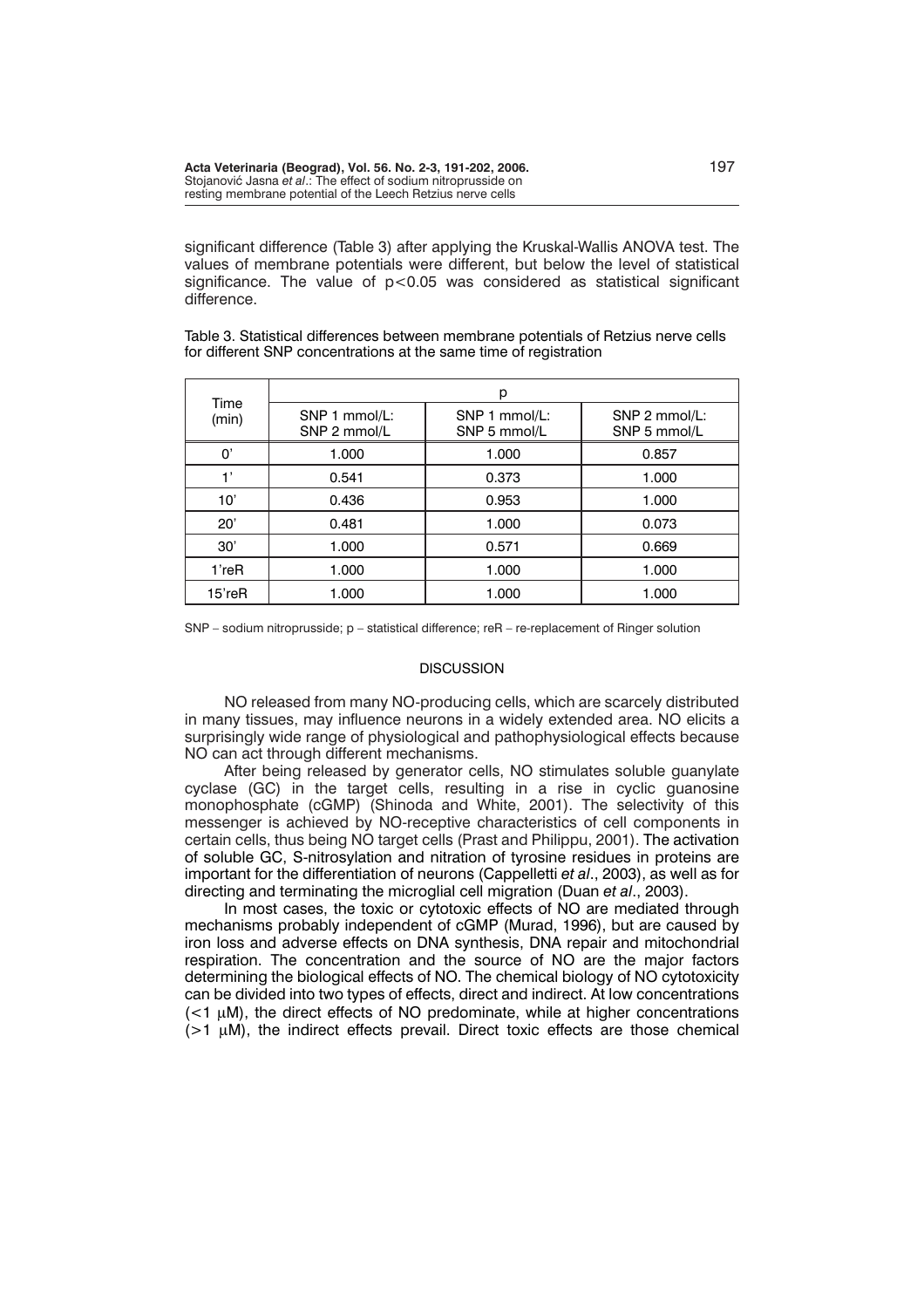reactions in which low levels of NO can react directly to mediate cytostasis. Indirect toxic effects are those chemical reactions mediated by reactive nitrogen oxide species (RNOS) such as peroxy nitrites and nitrogen dioxide, which are formed after interactions with either oxygen or superoxide and which are potentially more toxic than NO itself. The indirect effects can be divided into two types of mechanisms: nitrosative stress and oxidative stress (Shinoda and White, 2001; Davis *et al*., 2001).

According to Änggård (1994), when small amounts of NO are formed as a mediator by the constitutive pathway (nNOS and eNOS) the NO preferentially binds to heme. When large amounts of NO are formed, the molecular targets in the victim cells are Cu-Fe proteins, releasing free  $Cu^{2+}$  and Fe<sup>2+</sup>, and generating  $O<sub>2</sub>$  and highly toxic hydroxyl radicals. The net effect is a massive oxidative injury. On the other hand, according to Chiueh (1999), NO is a potent antioxidative agent, because it terminates oxidant stress in the brain by a) suppressing ironinduced generation of hydroxyl radicals (OH) via the Fenton reaction, b) interrupting the chain reaction of lipid peroxidation, c) augmenting the antioxidative potency of reduced glutathione (GSH) and d) inhibiting cysteine proteases.

Beside the mechanisms described previously, NO acts through modulation of ion channel function, too.

The results of Hammarstrom and Gage (1999), suggest that NO may directly increase the activity of neuronal persistent  $\text{Na}^+$  channels, but not transient  $Na<sup>+</sup>$  channels, through an oxidizing action directly on the channel protein or on a closely associated regulatory protein in the plasma membrane. Direct effects of NO on membrane proteins involving S-nitrosylation and disulfide bond formation are also important. A regulatory mechanism of ion channel activity involving sulfhydryl to disulfide conversion has been described previously and "regulatory thiols" have been demonstrated in K<sup>+</sup> channels (Ruppersberg *et al.*, 1991).

Endothelium-derived NO and reactive oxygen species (ROS) have been proposed to regulate vascular tone by complex mechanisms, including the modulation of ion channel function. In the endothelial function itself, activation of  $Ca^{2+}$ -activated K<sup>+</sup> channels (K<sub>Ca</sub>) plays a crucial role by inducing hyperpolarization, which promotes membrane potential-driven  $Ca^{2+}$  influx and Ca<sup>2+</sup>-dependent synthesis of vasodilatory factors. Direct stimulation of endothelial big  $K_{Ca}$  by NO might represent a novel mechanism of autocrine regulation of endothelial function and points to a positive feedback mechanism by promoting hyperpolarization and NO production itself. The ROS-induced inhibition of big  $K_{Ca}$  could be part of the cellular mechanisms by which ROS impair endothelium-dependent vasodilation (Brakemeier *et al*., 2003). Demirel *et al*. (1994) conclude that  $K_{Ca}$  are important for increasing the concentration of Ca<sup>2+</sup> at the endothelial surface of aortic strips during Ach stimulation and consequently for the synthesis and release of NO. The opening of the  $K_{Ca}$  increases  $K^+$  efflux, hyperpolarizing the endothelial cells and increasing the electrochemical gradient.

Gao *et al*. (2002) investigated the effect of SNP on resting membrane potential and potassium currents of the bronchial smooth muscle cells in rats. They concluded that SNP increased the activities of  $K_{Ca}$  and voltage-gated  $K^+$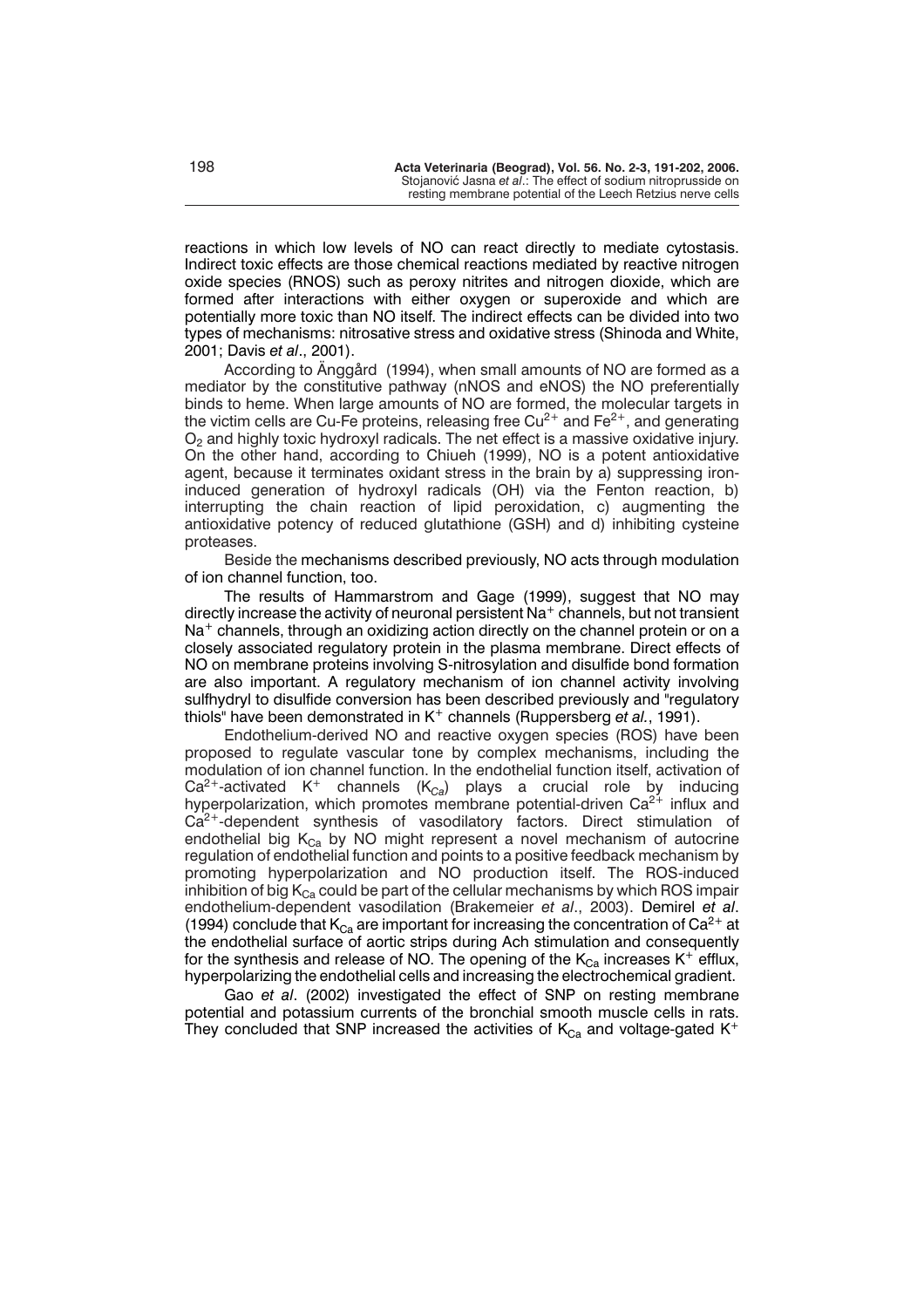channels and led to  $K^+$  efflux and hyperpolarization of the cell membrane, resulting in the decrease of cell excitement.

Multiple  $K^+$  channels may mediate the hyperpolarization response to NO in smooth muscles. At least two of these channels may be activated by dual pathways involving direct activation by NO and cGMP-mediated mechanisms (Koh *et al*., 1995). Bolotina *et al*. (1994) have demonstrated that both exogenous NO and endothelium-derived relaxing factor (EDRF) can directly activate  $K_{Ca}$ , which could cause hyperpolarization and relaxation of vascular smooth muscle independently of cGMP. Their opinion agrees with the opinion of Buxton *et al*. (2001) who have found that NO-induced relaxation of labouring and nonlabouring human myometrium is not mediated by cyclic GMP. However, Yu *et al*. (2003) suggest that the increase of Ca induced  $K^+$  current caused by SNP may be mediated by cGMP via IP3-sensitive calcium pools, and extracellular  $Ca^{2+}$  may not be involved in the process.

The results of the study on Aplysia neurons demonstrate that sodium nitroprusside and hydroxylamine (NO donors) inhibit the dopamine (DA)-induced  $K^+$  current and as well as that SNP inhibits the ACh-induced  $K^+$  current. The mechanism of NO inhibition of these currents involves cGMP-dependent protein kinase (Sawada *et al*., 1997, Sawada and Ichinose, 1996).

Results of our study on leech Retzius nerve cells demonstrate that sodium nitroprusside in concentrations of 2 mmol/L and 5 mmol/L, induces hyperpolarization. According to results described previously, we can assume that the hyperpolarization, registrated in our study, is probably the result of the NO effect on Ca-activated  $K^+$  channels. It was shown that there were three classes of K channels in soma membrane of leech Retzius nerve cell, the fast and slow Caactivated channel, and the late calcium regulated potassium channels (Beleslin *et al*., 1988).

### ACKNOWLEDGEMENTS

The authors would like to mention the deceased Professor Bogdan Beleslin, who had conceived this study and to thank the Ministry of Science and Environmental Protection, Republic of Serbia, which supported this study.

Address for correspondence: Stojanović Jasna e-mail: sanalu@eunet.yu

### **REFERENCES**

- 1. *Änggård E,* 1994, Nitric oxide: mediator, murder, and medicine, *Lancet,* 343, 1199-206.
- 2. *Barnes MJ, Lapanowski K, Rafols JA, Lawson DM, Dunbar JC,* 2001, GnRH and gonadotropin release is decreased in chronic nitric oxide deficiency. *Exp Biol Med,* 226, 7, 701-6.
- 3. Beleslin B, Mihailović Lj, 1967, Effect of tetrodotoxin on the spontaneous discharges of spike potential on the nerve cells of Retzius in a segmental ganglion of leech, *Iugoslav Physiol Pharmacol Acta,* 3, 85-6.
- 4. Beleslin B, Ristanović D, Osmanović SŠ, 1988, Somatic outward currents in voltage clamp leech Retzius nerve cell, *Comp Biochem Physiol,* 89A, 187-96.
- 5. *Bolotina VM, Najibi S, Placino JJ, Pagano PJ, Cohen RA,* 1994, Nitric oxide directly activates calcium-dependent potassium channels in vascular smooth muscle, *Nature,* 368, 850-3.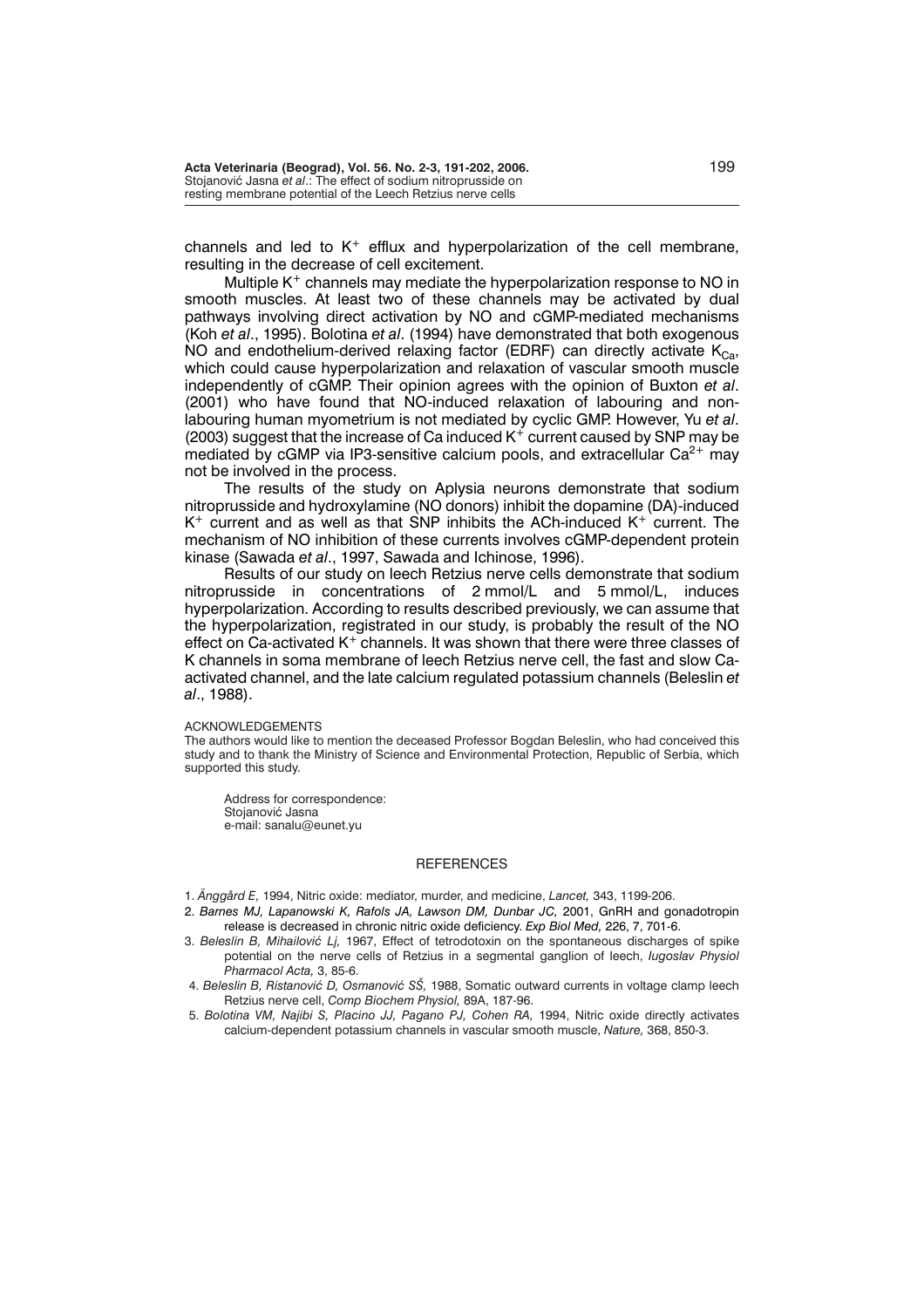- 6. *Brakemeier S, Eichler I, Knorr A, Fassheber T, Kohler R, Hoyer J,* 2003, Modulation of Ca2+ activated K+ channel in renal artery endothelium in situ by nitric oxide and reactive oxygen species, *Kidney Int,* 64, 1, 199-207.
- 7. *Bull PM, Ludwig M, Blackburn-Munro GJ, Delgado-Cohen H, Brown CH, Russell JA,* 2003, The role of nitric oxide in morphine dependence and withdrawal excitation of rat oxytocin neurons, *Eur J Neurosci,* 18, 9, 2545-51.
- 8. *Buxton IL, Kaiser RA, Malmquist NA, Tichenor S,* 2001, NO-induced relaxation of labouring and nonlabouring human myometrium is not mediated by cyclic GMP, *Br J Pharmacol,* 134, 206-14.
- 9. *Cappelletti G, Maggioni MG, Tedeschi G, Maci R,* 2003, Protein tyrosine nitration is triggered by nerve growth factor during neuronal differentiation of PC12 cells, *Exp Cell Res,* 288, 1, 9-20.
- 10. *Centonze D, Gubellini P, Pisani A, Bernardi G, Calabresi P,* 2003, Dopamine, acetylcholine and nitric oxide systems interact to induce corticostriatal synaptic plasticity, *Rev Neurosci* , 14, 3, 207-16.
- 11. *Chen A, Kumar SM, Sahley CL, Muller KJ,* 2000, Nitric oxide influences injury-induced microglial migration and accumulation in the leech CNS, *J Neurosci,* 20, 3, 1036-43.
- 12. *Chiuen CC,* 1999, Neuroprotective properties of nitric oxide, *Ann NY Acad Sci,* 890, 301-11.
- 13. *Davis KL, Martin E, Turko IV, Murad F,* 2001, Novel effects of nitric oxide. *Annu Rev Pharmacol Toxicol,* 41, 203-36.
- 14. *Demirel E, Rusko J, Laskey RE, Adams DJ, van Breemen C,* 1994, TEA inhibits Ach-induced EDRF release: endothelial Ca2+-dependent K+ channels contribute to vascular tone, *Am J Physiol, 267 (Heart Circ Physiol 36)*, H1135-41.
- 15. *Duan Y, Haugabook SJ, Sahley CL, Muller KJ,* 2003, Methylene blue blocks cGMP production and disrupts directed migration of microglia to nerve lesions in the leech CNS, *J Neurobiol,* 57, 2, 183-92.
- 16. *Gao Y, Xu Y, Xiong S, Zhang Z, Liu X, Ni W,* 2002, Effect of nitric oxide on potassium channels of rat airway smooth muscle cells, *J Huazhong Univ Sci Technolog Med Sci,* 22, 3, 203-5.
- 17. *Gibbs SM,* 2003, Regulation of neuronal proliferation and differentiation by nitric oxide, *Mol Neurobiol,* 27, 2, 107-20.
- 18. *Gonzalez D, Aguilar E,* 1999, *In vitro*, nitric oxide (NO) stimulates LH secretion and partially prevents the inhibitory effect of dopamine on PRL release, *J Endocrinol Invest*, 22, 10, 772-80.
- 19. *Hammarstrom AK, Gage PW,* 1999, Nitric oxide increases persistent sodium current in rat hippocampal neurons, *J Physiol,* 520, 2, 451-61.
- 20. *Jovanovic Z, Beleslin BB,* 1997, Resistivity of leech Retzius nerve cells to long-lasting oxidant, In: Teelken and Korf, editors, *Neurochemistry,* Plenum Press, New York, Section 35, 983-86.
- 21. *Kiss JP, Vizi SE,* 2001, Nitric oxide: a novel link between synaptic and nonsynaptic transmission, *TRENDS Neurosci,* 24, 211-5.
- 22. *Knauf C, Prevot V, Stefano GB, Mortreux G, Beauvillain JC, Croix D,* 2001, Evidence for a spontaneous nitric oxide release from the rat median eminence: influence on gonadotropinreleasing hormone release. *Endocrinol,* 142, 6, 2343-50.
- 23. *Koh S D, Campbell J D, Carl A, Sanders K M,* 1995, Nitric oxide activates multiple potassium channels in canine colonic smooth muscle, *J Physiol,* 4893, 735-45.
- 24. *Kumar SM, Porterfield DM, Muller KJ, Smith PJ, Sahley CL,* 2001, Nerve injury induces a rapid efflux of nitric oxide (NO) detected with a novel NO microsensor, *J Neurosci*, 21, 1, 215-20.
- 25. *Lancaster JR,* 1997, A tutorial on the diffusibility and reactivity of free nitric oxide, *Nitric Oxide* 1, 18–30.
- 26. *Leake LD, Davis MP, Chen D, Moroz LL,* 1995, An unique model for the analysis of neuronal nitric oxide signalling: the leech CNS, *Acta Biol Hung* 46 2-4, 135-43.
- 27. *Maffei A, Prestori F, Shibuki K, Rossi P, Taglietti V, D'Angelo E,* 2003, NO enhances presynaptic currents during cerebellar mossy fiber-granule cell LTP, *J Neurophysiol,* 90, 4, 2478-83.
- 28. *McCann SM, Karanth S, Kimura M, Yu WH, Rettori V,* 1996, The role of nitric oxide (NO) in control of hypothalamic-pituitary function, *Rev Bras Biol,* 56, 105-12.
- 29. *Moncada S, Higgs EA,* 1991, Endogenous nitric oxide: physiology, pathology and clinical relevance, *Eur J Clin Invest,* 21, 361-74.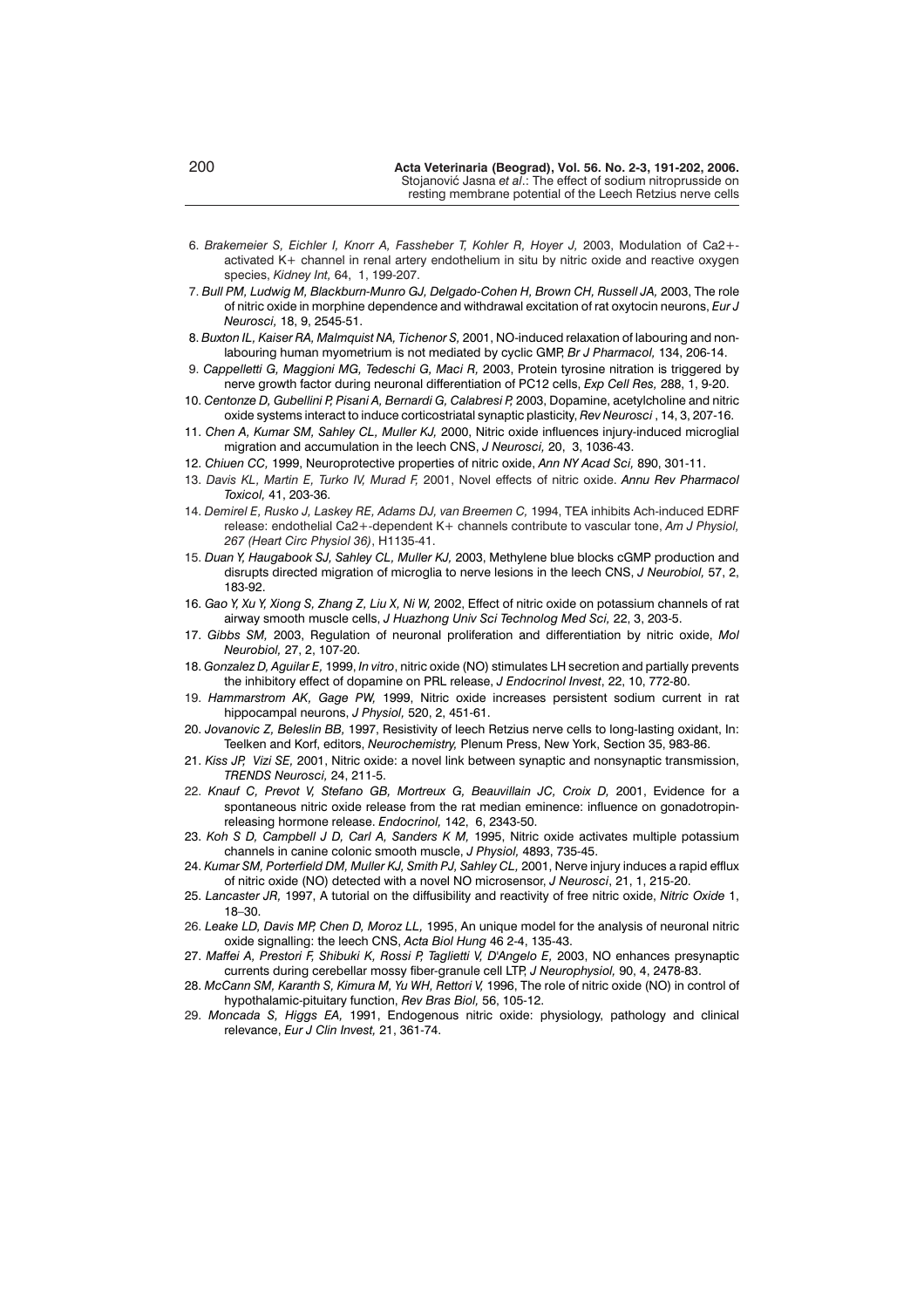- 30. *Murad F*, 1996, Signal Transduction Using Nitric Oxide and Cyclic Guanosine Monophosphate, *JAMA,* 276, 14, 1189-92.
- 31. *Prast H, Philippu A,* 2001, Nitric oxide as modulator of neuronal function, *Prog Neurobiol,* 64, 51-68.
- 32. *Prevot V, Bouret S, Stefano GB, Beauvillain JC,* 2000, Median eminence nitric oxide signaling, *Brain Res Brain Res Rev,* 34, 27-41.
- 33. *Ruppersberg PJ, Stocker M, Pongs O, Heinemann SH, Frank R, Koenen M,* 1991, Regulation of fast inactivation of cloned mammalian Ik(A) channels by cysteine oxidation, *Nature,* 352, 711-4.
- 34. *Sawada M, Ichinose M,* 1996, Nitric oxide donor sodium nitroprusside inhibits the acetylcholineinduced K+ current in identified Aplysia neurons, *J Neurosci Res,* 44, 1, 21-6.
- 35. *Sawada M, Ichinose M, Stefano GB,* 1997, Nitric oxide inhibits the dopamine-induced K+ current via guanylate cyclase in Aplysia neurons, *J Neurosci Res,* 50, 3, 450-6.
- 36. *Shinoda J, Whittle IR,* 2001, Nitric oxide and glioma: a target for novel therapy? *Br J Neurosurg,* 15, 3, 213-20.
- 37. *Stern JE, Ludwig M,* 2001, NO inhibits supraoptic oxytocin and vasopressin neurons via activation of GABAergic synaptic inputs, *Am J Physiol Regul Integr Comp Physiol,* 280, 6, R1815-22.
- 38. *Tagliaferro P, Ramos AJ, Lopez-Costa JJ, Lopez EM, Brusco A,* 2003, Changes in the postnatal development on nitric oxide system induced by serotonin depletion, *Brain Res Dev Brain Res,* 146, 1-2, 39-49.
- 39. *Velardez MO, De Laurentiis A, del Cramen Diaz M, Lasaga M, Pisera D, Seilicovich A et al.,* 2000, Role of phosphodiesterase and protein kinase G on nitric oxide-induced inhibition of prolactin release from the rat anterior pituitary, *Eur J Endocrinol,* 143, 279-84.
- 40. *Wall MJ,* 2003, Endogenous nitric oxide modulates GABAergic transmission to granule cells in adult rat cerebellum, *Eur J Neurosci,* 18, 4, 869-78.
- 41. *Wood J, Garthwaite J,* 1994, Models of the diffusional spread of nitric oxide: implications for neural nitric oxide signaling and its pharmacological properties, *Neuropharmacol,* 33, 1235–44.
- 42. *Yang QZ, Hatton GI,* 1999, Nitric Oxide via cGMP-Dependent Mechanisms Increases Dye Coupling and Excitability of Rat Supraoptic Nucleus Neurons, *J Neurosci,* 19, 11, 4270-79.
- 43. *Yu YC, Guo HS, Li Y, Piao L, Li L, Li ZL et al.,* 2003, Role of calcium mobilization in sodium nitroprusside-induced increase of calcium-activated potassium currents in gastric antral circular myocytes of guinea pig, *Acta Pharmacol Sin,* 24, 8, 819-25.

## **DEJSTVO NATRIJUM NITROPRUSIDA NA MEMBRANSKI MIROVNI POTENCIJAL RETZIUS-OVIH ŽIVČANIH ĆELIJA PIJAVICE**

## STOJANOVIĆ JASNA, ŽUNIĆ-BOŽINOVSKI SNEŽANA, ĐORĐEVIĆ D, VUČEVIĆ DANIJELA I NEŠOVIĆ-OSTOJIĆ JELENA

# SADRŽAJ

U ovom radu su izneti rezultati ispitivanja dejstva natrijum nitroprusida (NNP) na membranski mirovni potencijal Retzius-ovih živčanih ćelija (RŽĆ) pijavice *(Haemopis sanguisuga).* Membranski potencijal RŽĆ izolovanih ganglija u Ringerovom rastvoru je registrovan nakon zamene NNP-om (u narednih 30 minuta) i po ponovnom ispiranju Ringerovim rastvorom. Koristili smo rastvor NNP u koncentracijama od 1 mmol/L, 2 mmol/L i 5 mmol/L. Za poređenje pada membranskog potencijala RŽĆ pijavice pri različitim koncentracijala NNP korišćen je